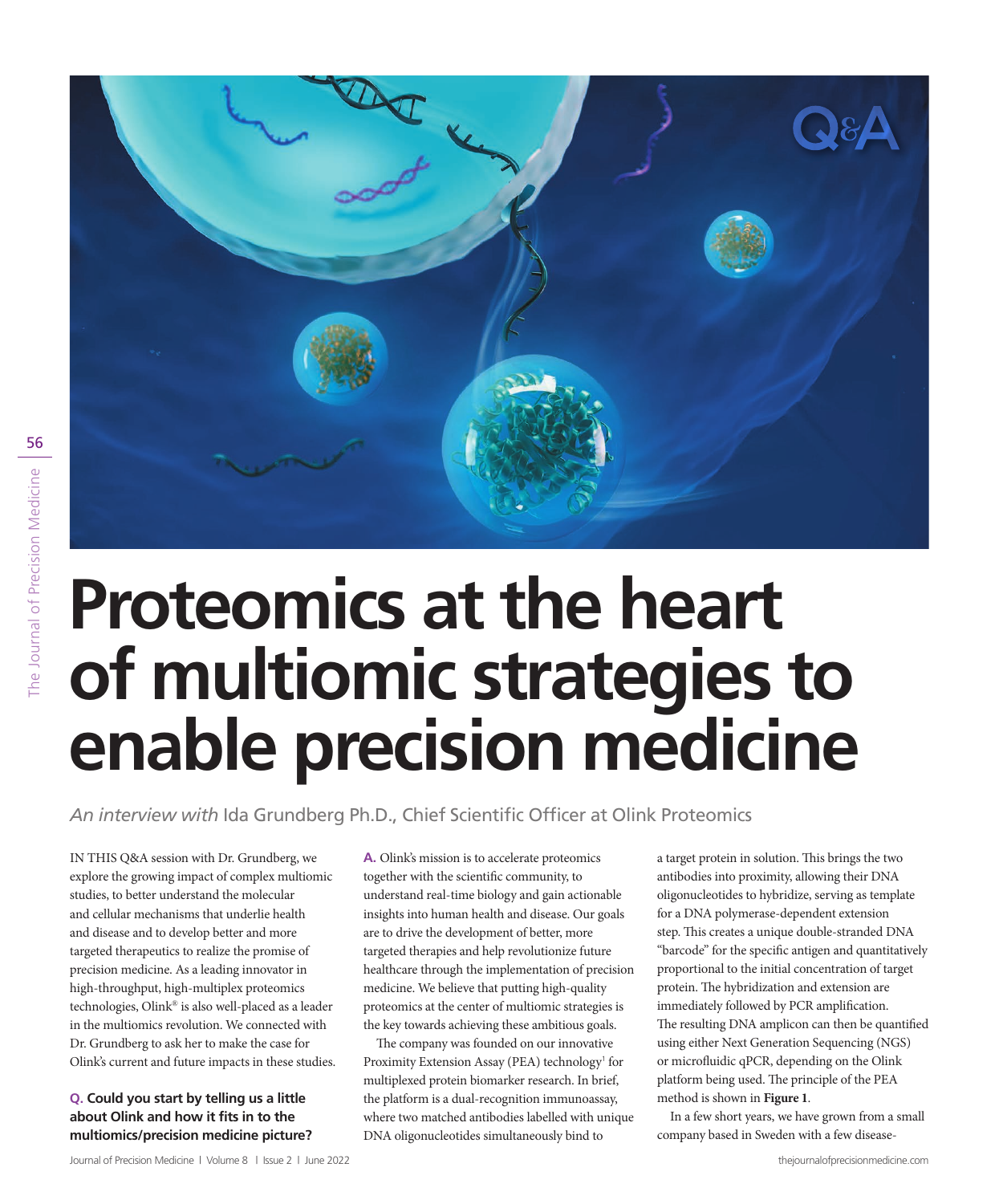focused panels covering a couple of hundred proteins, to an established global organization offering unique, high-throughput proteomics solutions that enable scientists to measure almost 3000 proteins simultaneously from just a few microliters of blood. Olink customers have now generated close to 900 million protein data points and published well over 850 peer-reviewed scientific articles.<sup>2</sup>

### **Q. Genomics has dominated biological research over the last couple of decades, but proteomics is becoming more prominent in scientific studies. Could you explain why proteomics is now coming to the fore, and what proteins bring to the table?**

**A.** In the central dogma, proteins are most closely associated with biological outcomes, representing both the individual phenotype and how it is influenced by external factors (e.g., environmental conditions and lifestyle choices). This role for proteins is a crucial point for medical research, since most diseases are complex and multi-factorial with contributions from genetics and, as noted, the environment and lifestyle choices). There is a strong, unmet need for large-scale protein profiling, as proteins provide the most actionable targets for therapeutic interventions – in fact, they are the targets of most current drugs.

**Q. What are some important applications for proteomics, particularly regarding precision medicine, especially with Olink's platform?**

**A.** In general, protein biomarker applications are extremely broad, from basic biological research to drug development and clinical care. Protein biomarker discovery studies using Olink have been used widely in clinical research settings to stratify patient sub-groups, identify predictive, diagnostic, or prognostic protein signatures and to gain deep pathophysiological insights across a broad range of diseases. Where we see the biggest potential for proteomics, however, is in more extensive, "system biology" approaches that combine multiple "omics"

*"We are starting to see some impressive population health studies that take a systems biology approach to interrogate very large sample cohorts with multiple techniques to get a truly comprehensive picture."*

methodologies to probe how different cellular and biomolecular components interact and combine to maintain biological processes and their dysregulation in the pathobiology of disease. The multiomics approach gives us the best chance of achieving a much deeper understanding of disease biology that will be necessary to provide actionable insights for developing new, more effective, and better tailored therapies in the future.

**Q. Multiomics is becoming an important development tool but there are many types of omics technologies available now. How are these omics technologies being used and combined with proteomics and for what types of applications?**

**A.** It all started with genomics of course and we now have a broad range of additional approaches being used – epigenomics, transcriptomics, proteomics, metabolomics, lipidomics, mass cytometry *etc*. Scientists are increasingly using creative combinations of these omics techniques to address a wide range of applications, but some examples come to mind that are particularly exciting and highly promising. We are starting to see some impressive population health studies that take a systems biology approach to interrogate very large sample cohorts with multiple techniques to get a truly comprehensive picture. Pioneering groups in this field include for example, those headed by Mathias Uhlén at Stockholm's Royal Institute of Technology (KTH) and Leroy Hood at the Institute for Systems Biology (ISB) in Seattle; we have had the pleasure of working with both of these groups. These and others around the world have been spearheading the use of large-scale, multiomic studies of healthy populations as a tool to enable knowledge-driven advances in precision medicine.

Professor Uhlén's team has been driving ambitious projects like the Human Protein Atlas,<sup>3</sup> as well as publishing some landmark multiomics studies. For example, Uhlén's team have been able to demonstrate that individuals generally maintain a remarkably stable molecular profile over time, but that these profiles vary significantly



#### **Figure 1: Proximity Extension Assay (PEA) methodology.**

**(A)** Antibody pairs, labelled with DNA oligonucleotides, bind target protein in solution. **(B)** Oligonucleotides that are brought into proximity hybridize and are extended by a DNA polymerase. **(C)** This newly created piece of DNA barcode is amplified by PCR ready for readout by NGS or qPCR. Olink products are for research use only.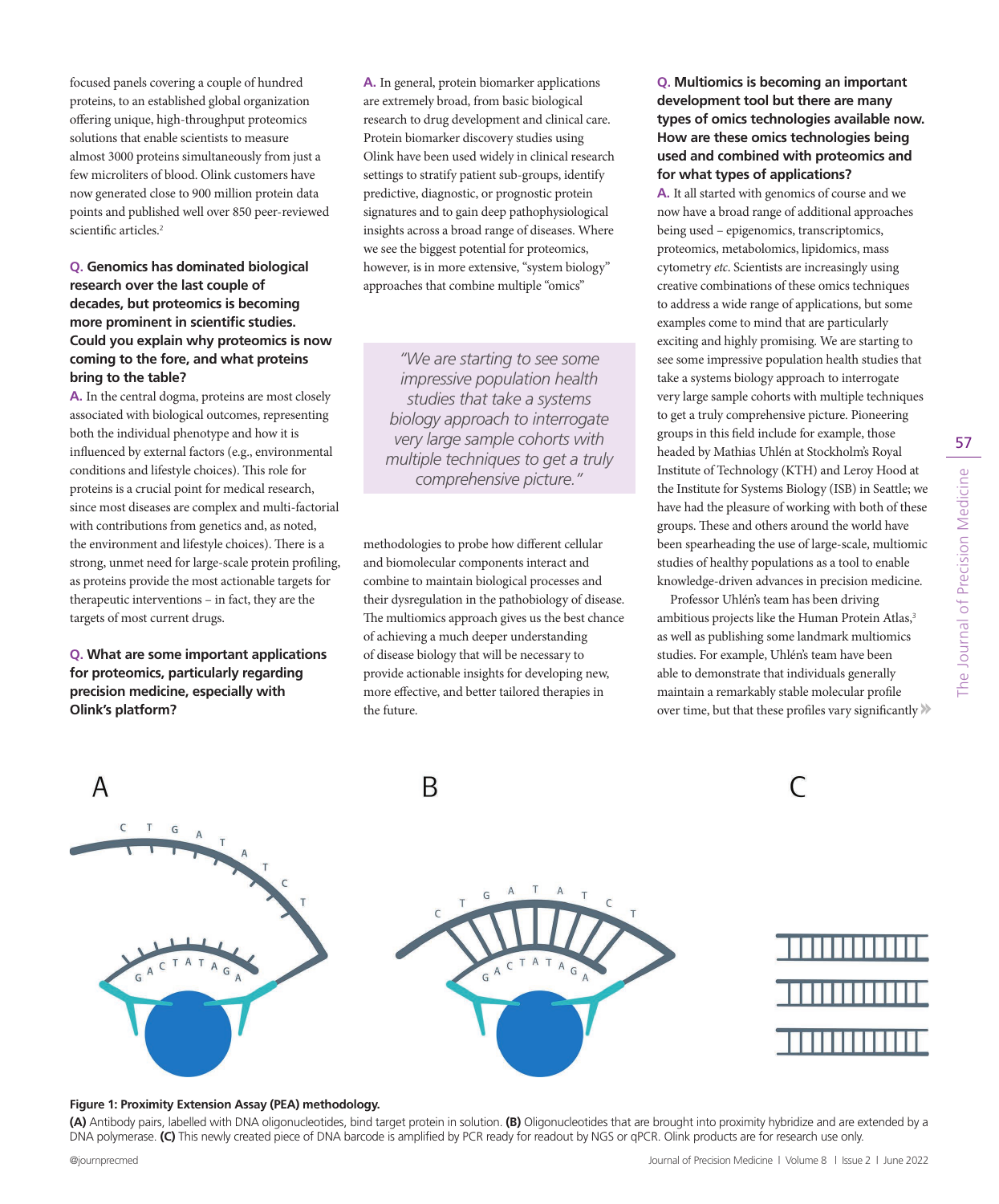58 The Journal of Precision Medicine The Journal of Precision Medicine

among different people.<sup>4</sup> Leroy Hood is a longtime champion of the systems biology approach to drive precision medicine, while promulgating the hypothesis that population studies of seemingly healthy individuals can unlock the secrets of disease biology. Proteomics is a growing part of ISB's work. One study from ISB, for example, looked at a wellness cohort and found that the protein CEACAM5 was able to predict the incidence of several forms of metastatic cancer several years before clinical diagnosis.<sup>5</sup>

#### **Q. Can you expand on your earlier comment that combining multiple omics technologies can provide insights that are not otherwise possible?**

**A.** One of the most powerful combinations, which will be extremely important for more efficient drug development, is the combination of genomics and proteomics, or "proteogenomics" as it is now known. The combination of proteomics and large-scale genetic analyses – such as Genome Wide Association Studies (GWAS) – can be used to identify specific genetic variants that affect the plasma levels of individual proteins. These are called protein Quantitative Trait Loci (pQTLs) and can occur either within or close to the gene encoding the affected protein (*cis*) or be located distally from the protein-encoding gene (trans). The trans-pQTLs can provide valuable new insights into disease pathophysiology, identifying previously unknown regulatory pathways involved in disease biology or drug action.

The c*is*-pQTLs are even more powerful though, as they provide unique insights into whether the protein being studied is a cause or consequence of the associated phenotype. Having a statistically significant link between the measured amount of a protein and a disease phenotype, for example, gives you a potentially valuable biomarker, but there is no way of knowing whether the change in protein level is involved in causing the disease or is simply a response to the disease biology.

If you have a genetic variant linked to the levels of protein within the same gene and both of those things are associated with the disease phenotype, that is the best *in vivo* evidence you can get that the protein is causal in the disease – after all, genetic associations only work in one direction. Scientists use a statistical method called Mendelian Randomization to test for these associations of genes, proteins, and phenotypes, using the random meiotic assortment of alleles containing genetic variants as a kind of natural substitute for the cases and controls that you would normally have in a randomized clinical trial. Being able to confidently identify proteins that are causally involved in disease is extremely important because that is

the essential first property for any new potential drug target.

These types of GWAS/proteomic studies are becoming more frequent and producing a wealth of actionable data for clinical research and drug discovery and development. Large numbers of samples are usually needed to maximize the statistical power of the data, and this is also leading to a collaborative approach where different groups come together and combine their data for the best outcomes. For example, SCALLOP<sup>6</sup> (Systematic and Combined AnaLysis of Olink Proteins) is an independent consortium of scientists who have both genetic and Olink-generated protein data. This consortium has published important studies identifying new pQTLs for a number of different diseases.7,8 As an additional benefit, the cis-pQTLs also provide strong genetic validation that your proteomics technology is accurately measuring the protein you think you are, and we have being seeing a high frequency of those being identified in the studies referred to.

*"One multiomics study that comes straight to mind came out from Imperial College London last year; the study identified potential protein biomarkers for lung cancer."*

Other very large ongoing projects using this proteogenomic approach include the UK Biobank Pharma Proteomics Project (UKB-PPP Consortium). They are adding proteomics to complement the huge amount of genetic data they have, using the Olink® Explore platform to measure ~3000 proteins in 53,000 participants from the study. These large-scale collaborative studies, where academic research and pharma work in tandem, may happen more often in the future and obviously have the potential to make a huge impact.

#### **Q. Exciting and significant work is going on with these proteogenomic studies, but are you seeing any other interesting multiomics approaches where proteomics plays a pivotal role?**

**A.** Another approach that we are seeing more frequently is studies combining tissue-specific or single cell transcriptomics with plasma proteomics. RNAseq, for example, can provide important insights into the biology that's happening at the site of disease, but that usually requires a biopsy or some other invasive procedure to acquire a sample. Ideally, everyone would like

to use a simpler, minimally invasive method to get at relevant biomarkers. What we do see is a correlation between circulating protein levels in blood and what the disease site RNAseq data reveals. This approach has been used across a range of disease areas from dermatology to inflammatory bowel disease but has probably found the most use so far in oncology and cancer immunotherapy studies.

One multiomics study that comes straight to mind came out from Imperial College London last year; the study identified potential protein biomarkers for lung cancer.<sup>9</sup> Most of these protein biomarkers are also associated with smoking history but lost independent significance after statistical adjustment for smoking. On the other hand, CDCP1 (a protein involved in CD6 T-cell migration and immune function) remained as a smoking-independent predictive risk marker for development of lung cancer. They were able to verify this in a second cohort and show that levels of CDCP1 are elevated several years prior to clinical diagnosis. When they combined the proteomics data with RNA-seq analysis, they identified significant associations between CDCP1 levels and the expression of LRRN3 and SEM1 mRNA, indicating that CDCP1 may be involved in molecular pathways related to WNT/ßcatenin signaling, a canonical signaling pathway associated with carcinogenesis. So, the integration of proteomic and transcriptomic data has the potential to improve early diagnosis of lung cancer by enabling an in-depth pathway analyses of underlying malignant transformation mechanisms.

### **Q. The COVID-19 pandemic has obviously been a big focus for the past few years. Have multiomics studies involving Olink played a part there, too?**

**A.** Yes absolutely! Olink technology was involved in many COVID studies from an early stage in the pandemic and over 60 papers have already been published from those efforts. Olink collaborated with a team from Massachusetts General Hospital (MGH) on a large longitudinal study where proteomics and RNAseq revealed specific proteins and underlying pathobiology associated with severe disease outcomes.<sup>10</sup>

That study also illustrated the collaborative spirit during the COVID-19 period, as the molecular and associated clinical data were made freely available to the wider scientific community. The whole COVID issue is a prime example of why multiomics approaches with a strong proteomics component are so important to tackle complex biological questions. It became clear early on that patient immune responses were critical in determining the broad spectrum of disease severity